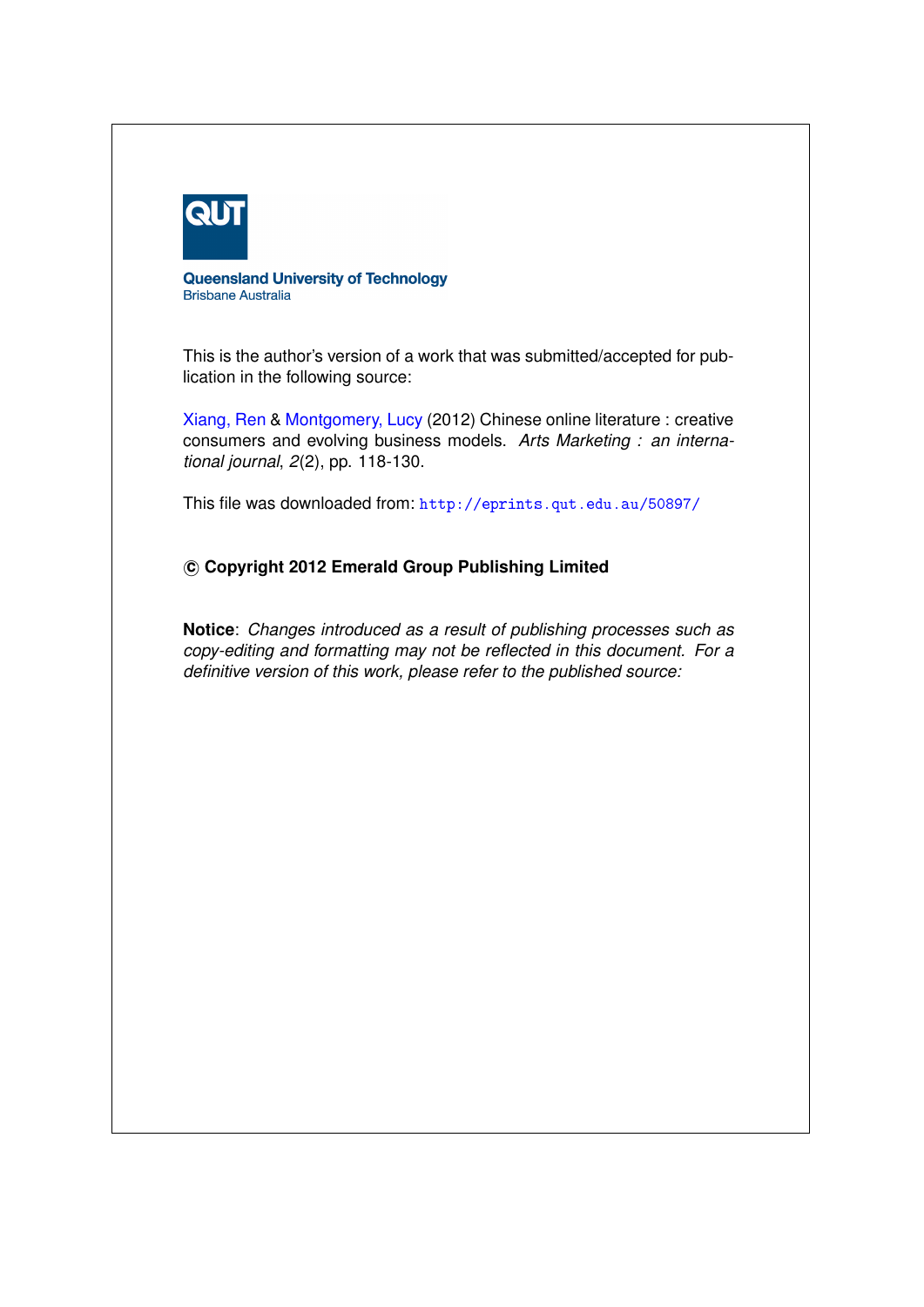**Title** Chinese Online Literature: Creative Consumers and Evolving Business Models

# **Author details**

Xiang Ren is a PhD Candidate at the ARC Centre of Excellence for Creative Industries at Queensland University of Technology. He has spent more than a decade working as a publisher in China. Email: [xiang.ren@student.qut.edu.au](mailto:xiang.ren@student.qut.edu.au)

Dr. Lucy Montgomery is a Vice Chancellors Research Fellow at Queensland University of Technology (Australia) and a Visiting Fellow at the Big Innovation Center (London). Her first book *China's Creative Industries: Copyright, Social Network Markets and the Business of Culture in a Digital Age* was published by Edward Elgar in 2010. Email: [lucy.montgomery@qut.edu.au](mailto:lucy.montgomery@qut.edu.au)

# **Abstract**

*Purpose:* The Internet is transforming possibilities for creative interaction, experimentation and cultural consumption in China and raising important questions about the role that 'publishers' might play in a networked digital world. This paper considers the role that copyright is playing in the growth of a publishing industry that is being 'born digital'.

*Approach:* The paper approaches Online Literature as an example of a creative industry that is generating value for a wider creative economy through its social network market functions. It builds on the social network market definition of the creative industries proposed by Potts et al (2008) and uses this definition to interrogate the role that copyright plays in a rapidly evolving creative economy.

*Findings:* The rapid growth of a market for crowd-sourced content is combining with growing commercial freedom in cultural space to produce a dynamic landscape of business model experimentation. Using the social web to engage audiences, generate content, establish popularity and build reputation and then converting those assets into profit through less networked channels appears to be a driving strategy in the expansion of wider creative industries markets in China.

*Value:* At a moment when publishing industries all over the world are struggling to come to terms with digital technology, the emergence of a rapidly growing area of publishing that is being born digital offers important clues about the future of publishing what social network markets might mean for the role of copyright in a digital age.

**Keywords:** Creative Consumers; Copyright; Publishing; China; Business Model Innovation;

**Article Classification:** Research Paper.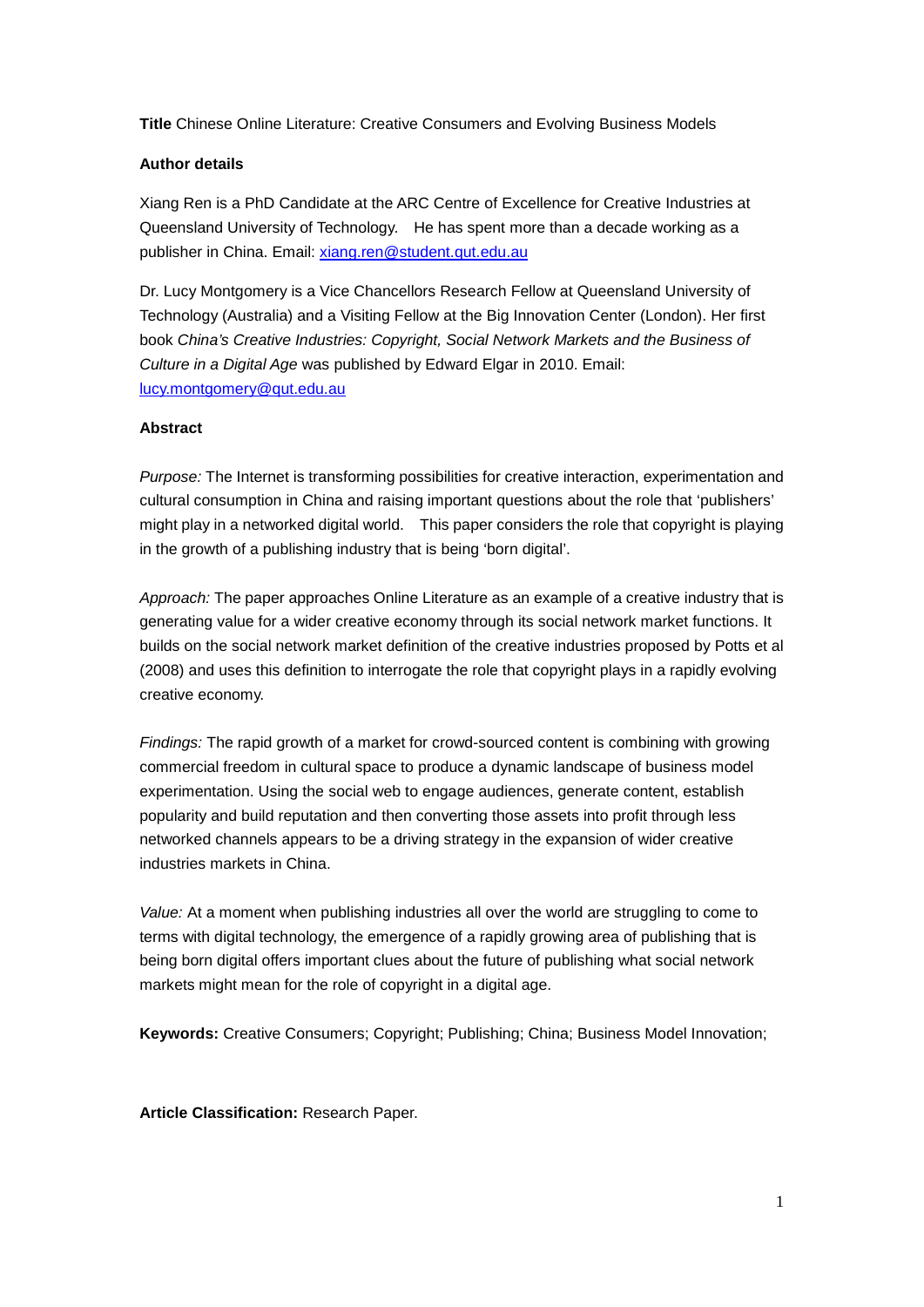#### **Introduction**

Chinese Online Literature is a genre that was born digital as a fan-generated phenomenon. It has roots in the centrally controlled system of cultural production introduced by the Chinese Communist Party (CPC) after 1949, which restricted access to literature that was not considered politically sound or morally uplifting, such as fantasy, romance novels or ghost stories and which inadvertently created a demand for self-published amateur fiction that could be accessed online. It is mainly comprised of original serialised fiction, written by armature writers for communities of fellow enthusiasts and intended for digital distribution. Although Online Literature began as a popular grass-roots movement that was largely free from commercial ambition among either authors or website operators, as audiences have grown and wider processes of economic reform have deepened, a formal Online Literature industry has begun to emerge.

The formation of a publishing industry in the United Kingdom was associated with pressure for the creation of rights to make copies of works that authors would then be able to sell or license out (Deazley 2004; Deazely 2008). As Ronan Deazley (2004; 2008) has discussed, until authors were granted these rights it was not possible for publishers to acquire copyright from authors or to engage in the onward sale and licensing of creative works. Similarly, as opportunities to profit from Online Literature in China are growing, copyright is becoming more important to profit-motivated intermediaries that are attempting to develop businesses based on trading digital content. These businesses have begun lobbying heavily for the more effective enforcement of copyright, claiming that the free sharing of content by users is killing their industry. The largest of these digital intermediaries is Shengda Literature (盛大文学), which claims that it is loosing up to a billion Yuan (US\$158 million) annually as a result of copyright infringement (Li and Liu 2011).

Unlike other areas of publishing, the content that digital intermediaries in the emerging Online Literature market are attempting to trade is being generated by creative user communities. Furthermore, Online Literature in China is also associated with the proliferation of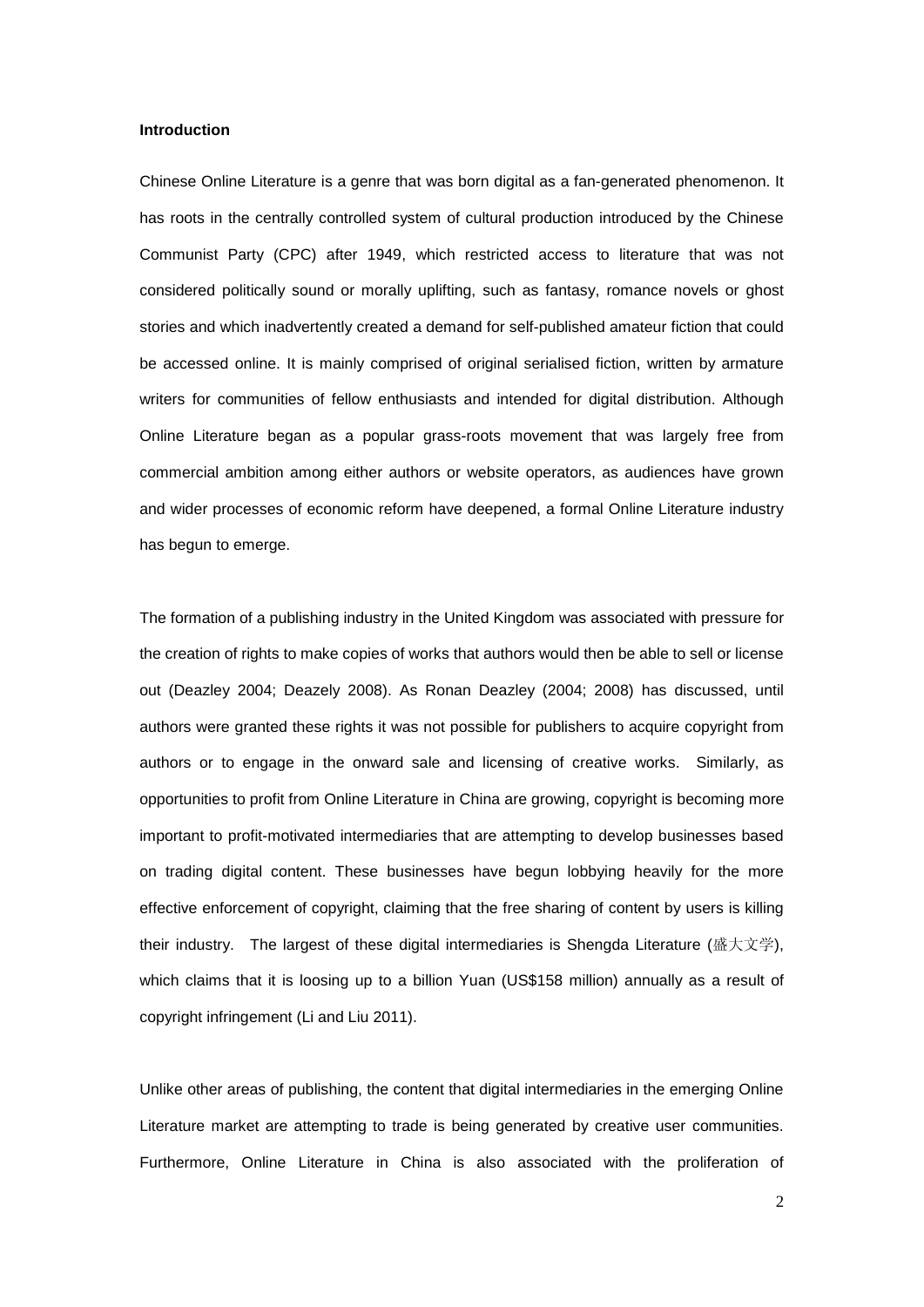profit-making websites that are simply ignoring copyright and finding other ways to make money. Conservative estimates suggest that while there are just 20 portals providing licensed access to Online Literature, there are around 530,000 websites providing unlicensed access to the same content. Between them, these unauthorised websites attract around 100,000 visitors a day and generate annual revenues of 5 billion Yuan (\$ 793 million) (Lei 2011). This means that the vast majority of economic activity related to Online Literature is occurring outside regulated copyright space. The abundance of profitable Online Literature websites that are simply ignoring the existence of copyright raises important questions about the kinds of business models that are best suited to the realities of publishing in a digital world, where users not only consume, but are also active creators of both content and value.

The purpose of this paper, then, is to consider the role that copyright is playing in the growth of a publishing industry that is being 'born digital'. It begins with a historical overview of the Online Literature phenomenon in China. It then examines two very different approaches to generating income from fan-created works: The 'freemium' model being applied by Shengda Literature, which provides users with some content for free, but charges for the most desirable versions of its products; and the 'pirate' approach being adopted by websites that are simply ignoring the restrictions of copyright and, instead, generating profits by selling the attention of audiences to advertisers. We argue that China's emerging Online Literature industry highlights the fact that, in the context of digital technologies and users who create as well as consume content, publishers are under pressure to re-define their product proposition and to rethink the role of copyright for their businesses.

In a networked digital world, the attention of audiences and information about user tastes and activities are valuable commodities. In the case of Chinese Online Literature, user communities are both generating content and forming the audience whose attention digital publishing intermediaries are attempting to monetize. Rather than operating as part of a product economy built around a trade in copyrighted works, publishers of Online Literature are increasingly operating as part of an *attention economy*, in which opportunities for creative expression and networked interaction are key aspects of the value that digital intermediaries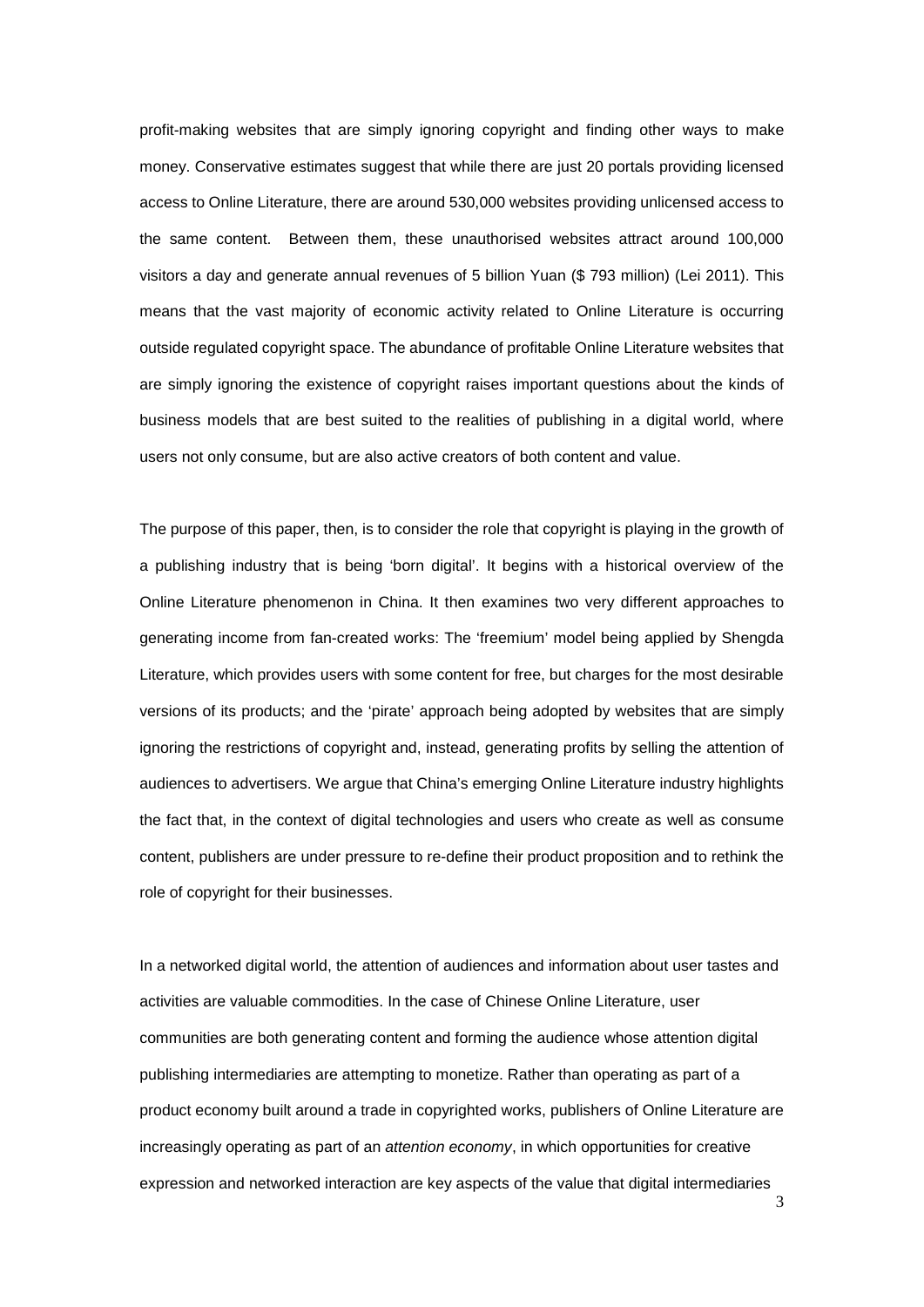offer to users. An ability to broker relationships with highly engaged users is, in turn, central to the 'value' proposition that digital publishers are able to offer other businesses.

The emergence of China's Online Literature industry thus represents a radical departure from analogue era publishing business models that operated as part of the twentieth century's 'copyright industries'. It also provides a classic example of the ways in which social network dynamics are involved in the rise of new markets that, in the words of Potts et al (2008) '…persist and develop at the complex borderland between social networks and established markets.'

### **A short history of Online Literature**

The market for Online Literature in China is closely connected to the centrally funded, state controlled formal publishing system introduced by the CPC after it came to power in 1949. Prior to this time, China had a vibrant and diverse fiction scene. Genres such as Wu Xia (warrior legends) (武侠), detective stories and romance novels provided an emerging middle class with entertainment and opportunities to escape from reality (Keane 2007). After 1949 cultural production was taken over by the state. Literature was understood as a powerful mechanism for educating and influencing the population and for progressing the goals of Communist revolution. As a result, publishing was considered much too important to be left to the vagaries of the market and incorporated into a centrally administered system of cultural and media production. Under this system all literary works became subject to strict pre-publication censorship, the only legitimate purpose of literature was ideological and authors were employed as cultural workers by the state. Revolutionary propaganda novels became the dominant form of fiction and all other genres were banned. As an official pronouncement made in 1958 put it: '*The purpose of publishing is to strengthen socialist education, promote proletarianism and wipe out capitalism*.'[i](#page-18-0)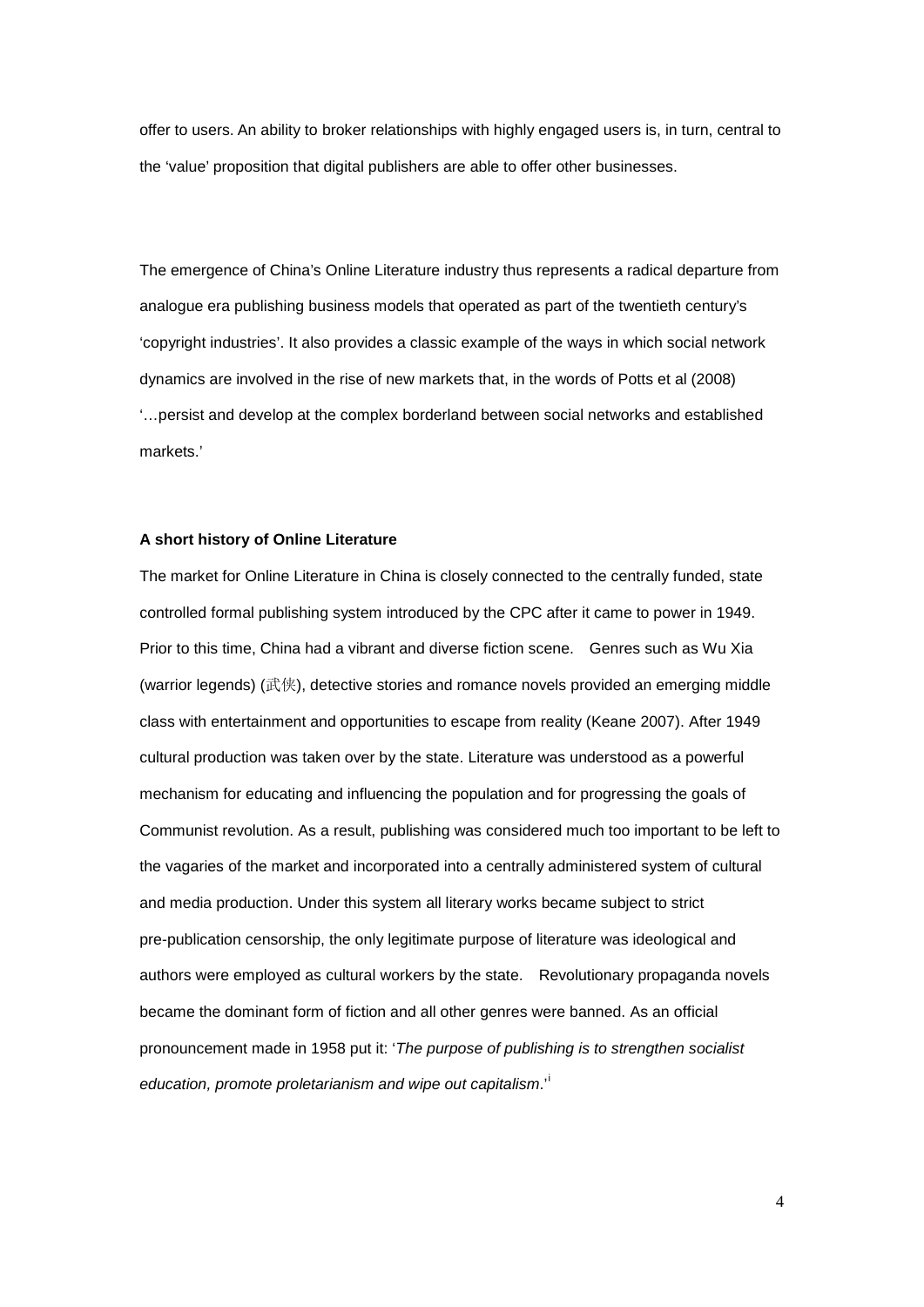After the death of Chairman Mao in 1976, policies of opening and reform gradually resulted in the partial marketization of China's publishing sector. Over the past three decades subsidies have slowly been withdrawn and Chinese publishers now face growing pressure to find ways to support themselves commercially (McGowan 2009). As a result, awareness of copyright as a mechanism for facilitating trade in content has grown, and Chinese publishers are now anxious to both protect and exploit what many regard as their core asset. Nonetheless, the government has remained reluctant to relinquish its control over the production of literary content: literary works published through traditional channels must still be officially approved and powerful state-owned publishing houses continue to dominate the market. This results in limited diversity and prevents the print publication of fiction that is considered either morally or ideologically questionable. The government also continues to provide financial support to professional authors, via official writers' associations. These associations provide professional writers with an 'iron rice bowl' job, effectively employing them as civil servants to produce the 'major melody' works that form the mainstay of the centrally planned cultural production system (Martinsen 2006; Sun 2009).

It is against this backdrop of limited access to genre fiction that Chinese language Online Literature emerged in the early 1990s, when small numbers of pioneering enthusiasts began publishing their writings on bulletin boards and personal websites hosted outside China. Chinese Digest (华夏文摘)<sup>[ii](#page-19-0)</sup> which was established by overseas Chinese students in 1989, is perhaps the earliest example of online media being used for the distribution of Chinese language literature.<sup>[iii](#page-19-1)</sup> After 1995 the rise of the Internet Café in China allowed ever greater numbers of students to gain access to this emergent genre. Stories like *First Imitate Contact* (第一次亲密接触) written by a young Taiwanese man Pizi Cai (痞子蔡) and published on a BBS in 1998 caught the imagination of a generation and became a major popular phenomenon. Mainland authors took a little longer to begin publishing, via websites such as Rongshuxia (榕树下) and Qidian (起点). Online Literature took off in a big way after 2004, as fan-generated works like *Ghost Blows Out the Light* (Gui Chui Deng, 鬼吹灯) supplanted official offerings as the mainstream of Chinese popular literature.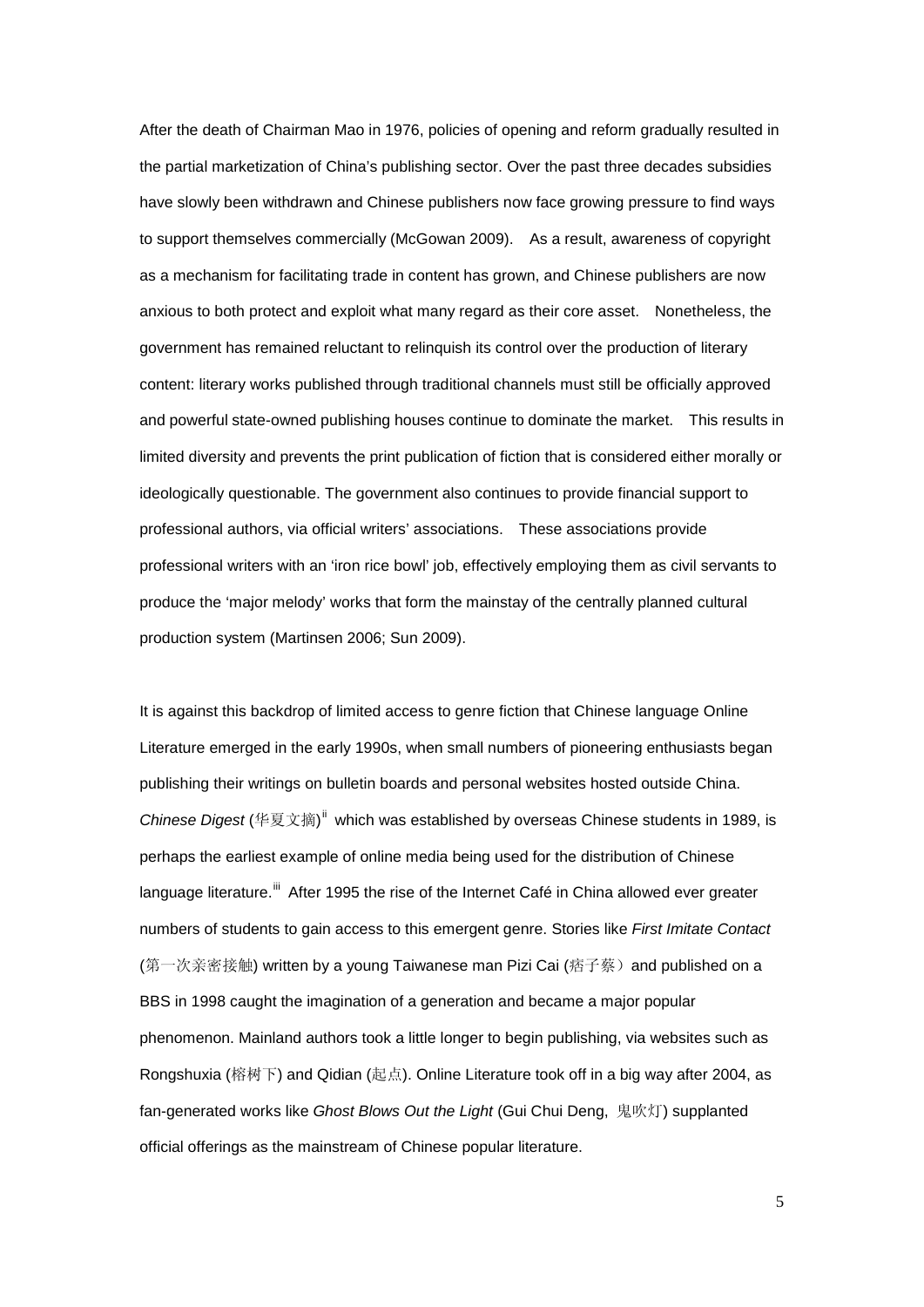The inability of a centrally controlled system of cultural production to respond effectively to popular demand for entertaining works of fiction helps to explain why Online Literature, a phenomenon that has scarcely been heard of in other markets, has become such an important area of cultural production and commercial publishing activity and in China. The Internet has made it possible for almost anyone with access to a computer to become an author, enjoying a level of creative autonomy that could scarcely have been dreamed of before the advent of digital technologies. In contrast to China's print publishing system, which continues to be characterized by pre-publication censorship and 'expert' judgments of quality, the user-generated-fiction that makes up Chinese Online Literature is filtered and assessed through the social network markets of a networked digital world.

#### **The Emergence of the Freemium Model**

Like many areas of cultural production that have grown out of amateur creative cultures, Chinese Online Literature began as an entirely non-professional literary phenomenon in which communities of enthusiastic amateurs shared content with one another for free using the Internet. Authors were not motivated by the possibility of financial gain, but rather by the desire for creative expression, belonging and popularity that play such an important role in other areas of user-generated content production (Benkler 2006; Shirky 2008; Shirky 2010). Aspiring authors gained highly prized opportunities for creative expression and experimentation and the chance to hone their literary skills by writing for online audiences. The networked dynamics of the internet also allowed social network market driven processes of selection and coordination to begin to identify the kinds of creative works that contemporary Chinese audiences wanted.

Although the early days of Online Literature are often lauded critics for their "pure artistic nature" (Ouyang 2003) it was only a matter of time before profit-motivated players moved in to the largely untapped market for genre fiction in China. In contrast to print publishing, which remained highly regulated, commercial experiments in Online Literature were possible and by the late 1990s the work of a number of amateur authors who had attracted large readerships online had been taken up by conventional publishers and turned into bestselling books. It seemed that the capacity of fan generated fiction to act as a viable mechanism for creating and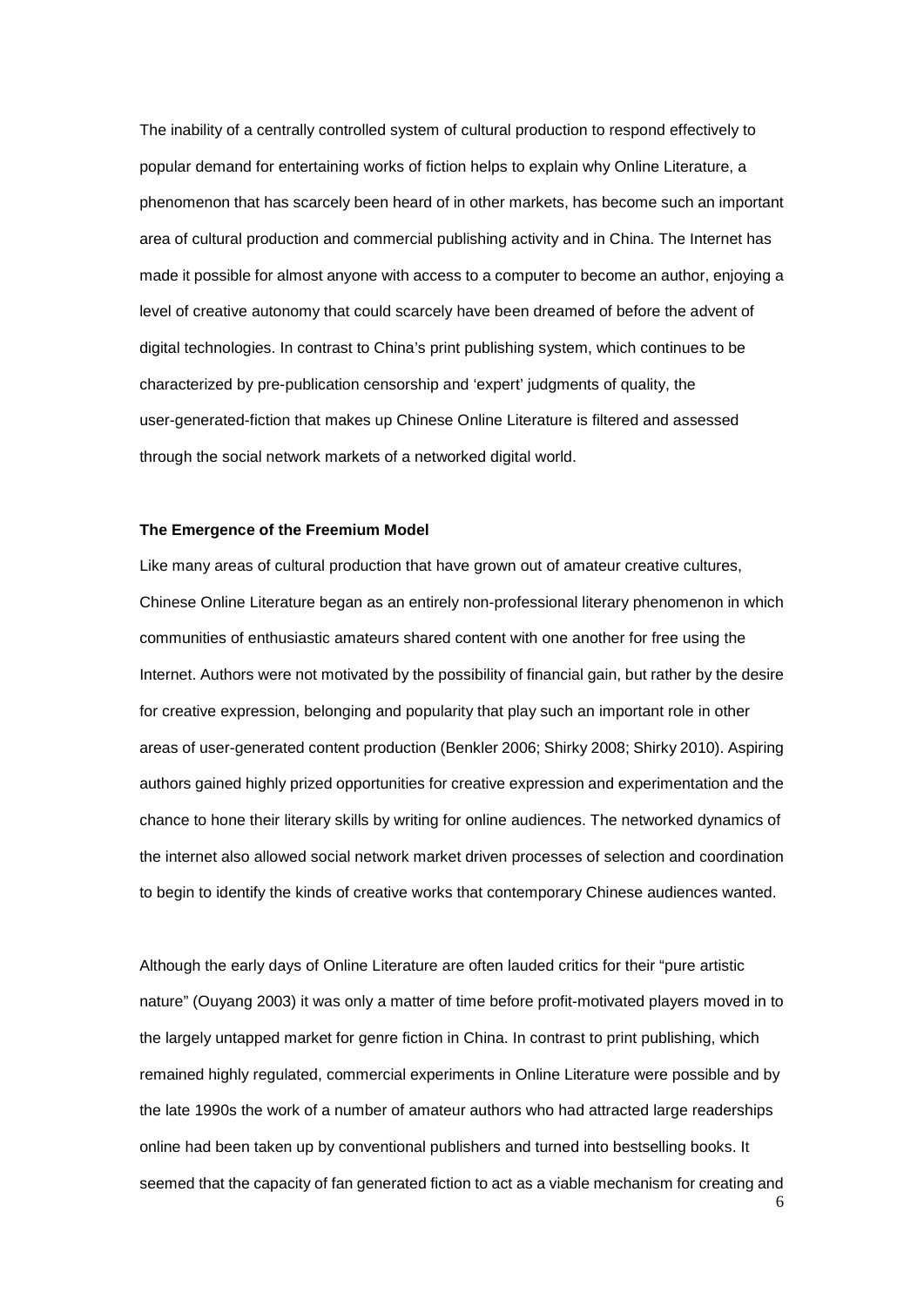selecting commercially successful content in China had been established. Furthermore, large audiences were in the habit of reading online significant numbers of authors were routinely making content available through digital portals.

In 1999 a few dedicated Online Literature websites were launched and commercial tinkering with strategies for monetizing user-generated-content began. The commercial model for Online Literature that emerged as most successful was developed by Qidian and combined a freemium approach with an effective micropayment system. In October 2003 when Qidian's freemium model was first launched online authors were both surprised and delighted at their capacity to earn significant sums from their creative activities. The success of this model also challenged wider perceptions of user willingness to pay for content in China's emergent Internet economy (Zhu 2008).

Freemium models allow readers to try content out for free before they are required to make a purchase. This works well in the context of a genre in which the vast majority of content is written by unknown amateurs and quality can be difficult to judge in advance. Online Literature made available via sites like Qidian tends to begin as serialized fiction which readers can access without any charge. Once a series becomes popular, it is converted into 'VIP content' and readers are required to pay to read the latest installments. The price of online paid reading is extremely low, usually a couple of cents for 1 000 words or a chapter and revenue is split between authors and website operators. In 2006 Qidian attracted over 100 million daily page views and made more than 30 million RMB (about \$ 476 000) profit. Qidian's successful combination of a freemium approach and a micropayment system was regarded as one of the most significant commercial innovations made in China that year (The Editorial Department 2007).

Potts et al (2008) have argued for the re-definition of the creative industries in terms of their social network market characteristics. According to Potts et al novelty, uncertainty and the networked context in which consumption takes place are defining features of these industries.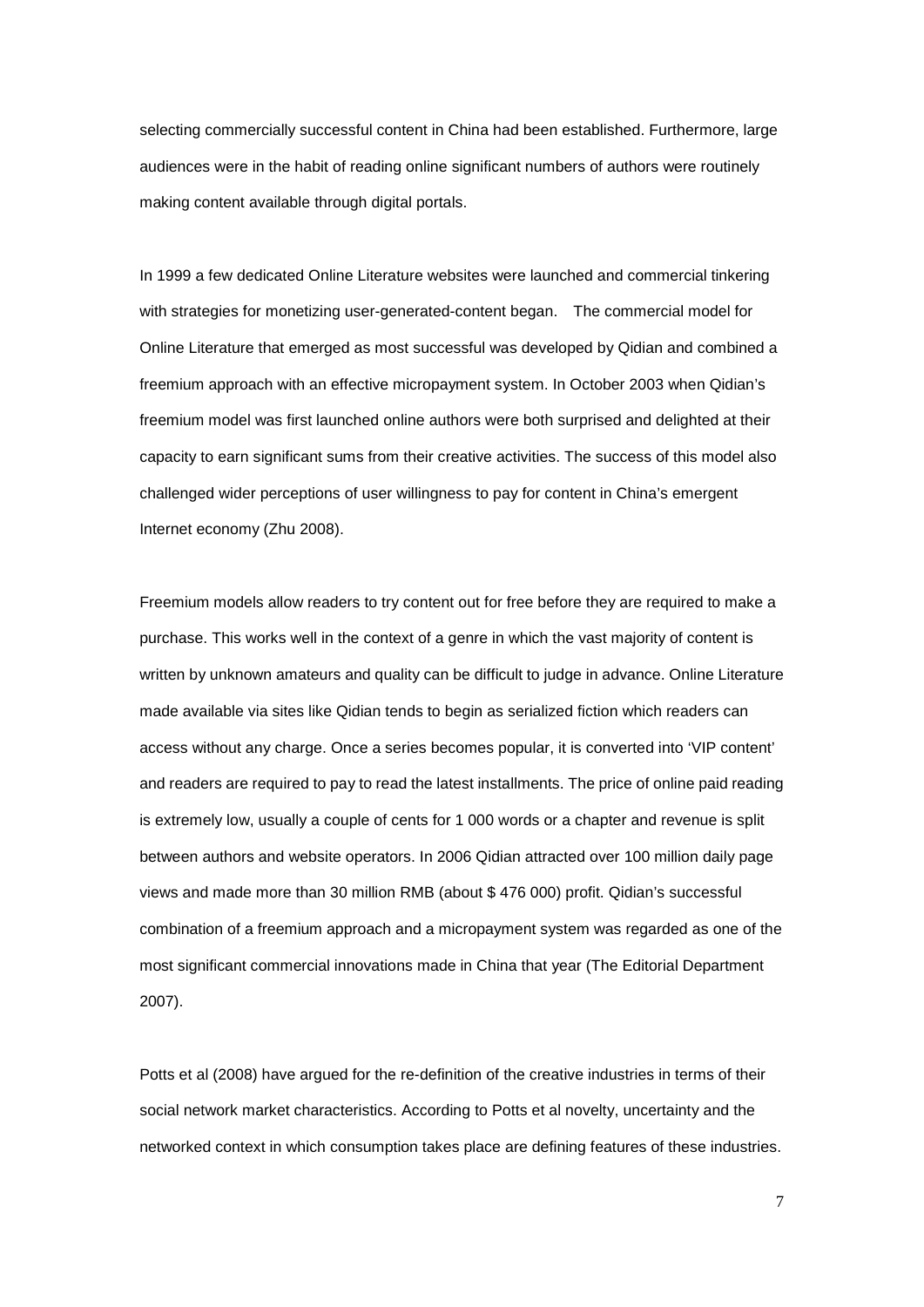As a result, decisions to both produce and consume are heavily dependant on the decisions of others. As Potts et al put it:

'The CIs… are properly defined in terms of a class of economic choice theory in which the predominant fact is that, because of inherent novelty and uncertainty, decisions both to produce and to consume are determined by the choice of others in a social network.' (Pots et al 2008:169)

Social network markets facilitate the networked, social selection of creative works by creative user communities and make it possible to efficiently share the costs and risks of creative labour across whole populations. This has been a key factor in the success of Qidian's freemium model.<sup>[iv](#page-19-2)</sup>

.

One of the key innovations of Qidian's freemium approach was its capacity to allow both authors and end users to take on a significant portion of the risk burden associated with creative production. Conventional publishing business models require publishers to bear a relatively high level of risk and up front cost in relation to each creative work that is brought to the market. Securing a right to publish content generally requires a publisher to make a contractual commitment to investing in the promotion, physical production and distribution of a creative work before its popularity has been tested in the market. The costs to publishers of editing, physical production and distribution of creative works are not insignificant and making expert judgements about what is likely to succeed in highly competitive markets before works are published is considered a key aspect of the 'art' of publishing. The temporary monopoly right to make a copy of creative works has traditionally been understood as an important incentive for firms to take on the very real risks and costs involved in analogue publishing.

However, the capacity of the Internet to coordinate population wide creative practices means that it is now possible for publishing risks to be spread much more widely. The freemium micro-payment models developed by Qidian allowed the firm to become a coordinator of highly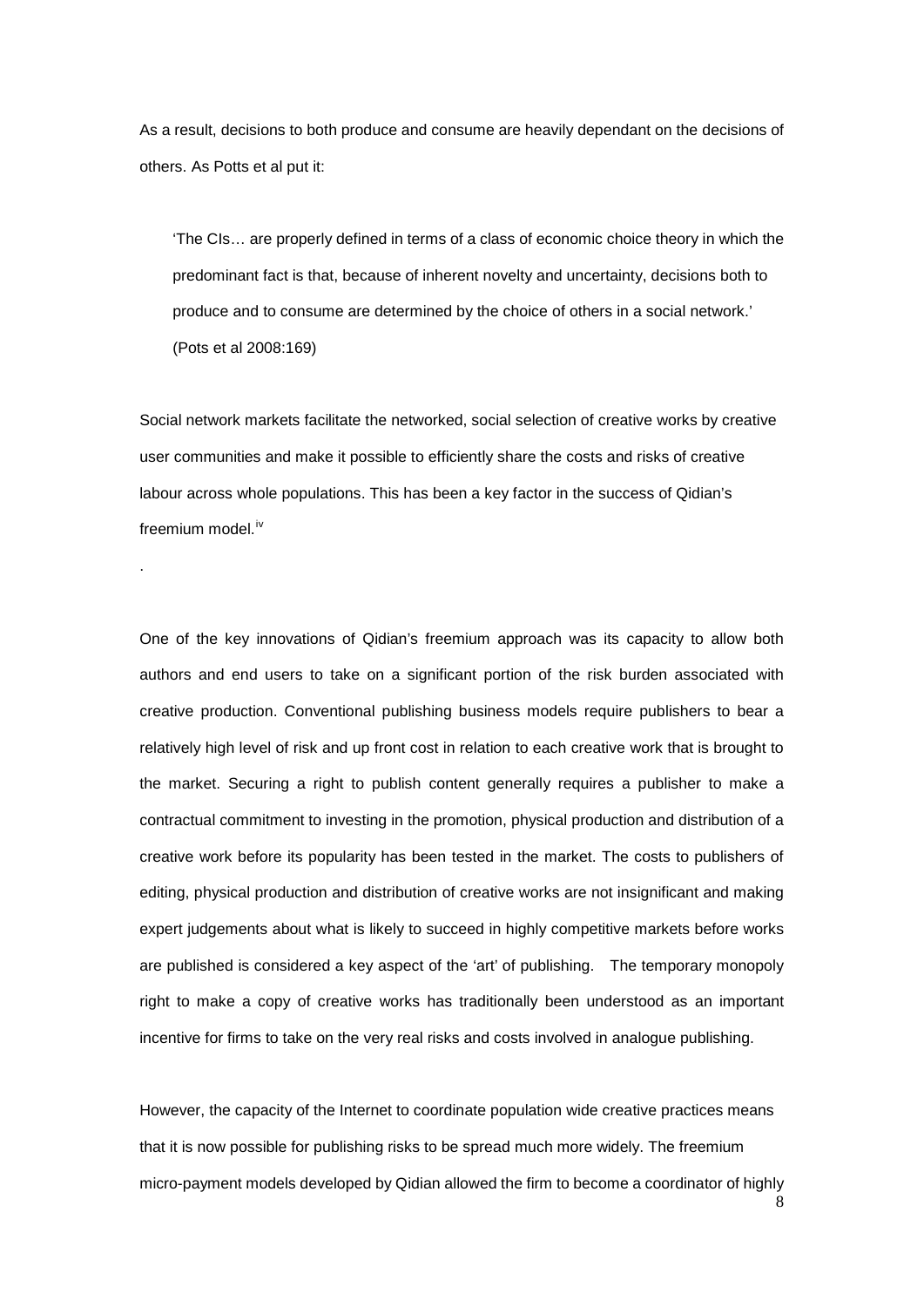disparate creative activities and distributed consumption, rather than a 'publisher' in a more traditional sense. By allowing communities of users to filter content for commercial viability and authors to assume the costs of creative production and experimentation Qidian radically reduced the costs of bringing each individual creative work to the market. However, while a freemium approach changed the way that risk and payment structures functioned, it still depended on an ability to sell *content* to readers. As such, it depended on the social technology of copyright to define and facilitate trade in its core 'product' and the use of digital technology to prevent unauthorised access to proprietary works (Garnham and Inglis 1990:161).

### **Concentration and Controversy**

The success of the Qidian freemium model, in turn, enabled the formalization of a profit-driven Online Literature industry. This involved the shift from a highly decentralized sector made up of a large number of small, amateur websites towards a smaller number of highly professional firms competing fiercely for the attention and spending power of audiences. In 2004 Shengda Literature entered Online Literature market, acquiring 6 well-known Online Literature websites: Qidian (起点), Hongxiu Tianxiang (红袖添香), Rongshuxia (榕树下), Jinjiang Original Fiction Website (晋江原创), Read Novel (小说阅读网), Romance Fiction Bar (xs8, 言情小说吧), and Xiaoxiang Shuyuan (潇湘书院). This marked a watershed moment for the emergent industry, formalising a predominantly amateur, grassroots movement of creative cultural activity. Almost overnight, Online Literature websites became 'publishers' and 'content corporations' and copyright became both a mechanism central to the monetisation of fan-generated-content and a valuable traded asset.

In 2010, Shengda Literature generated revenue of RMB 393 million (\$ 65 million) through three core activities: online paid reading (26%), mobile phone publishing (15.4%) and offline print publishing (47%). As an Online Literature has continued to grow over the past five years, Shengda Literature has been able to maintain and extend a powerful monopoly. According to iResearch Consulting Group in 2010 Shengda Literature owned five of China's top 10 Online Literature websites, accounted for 60.6% of the industry's total revenues and took up 71.5% of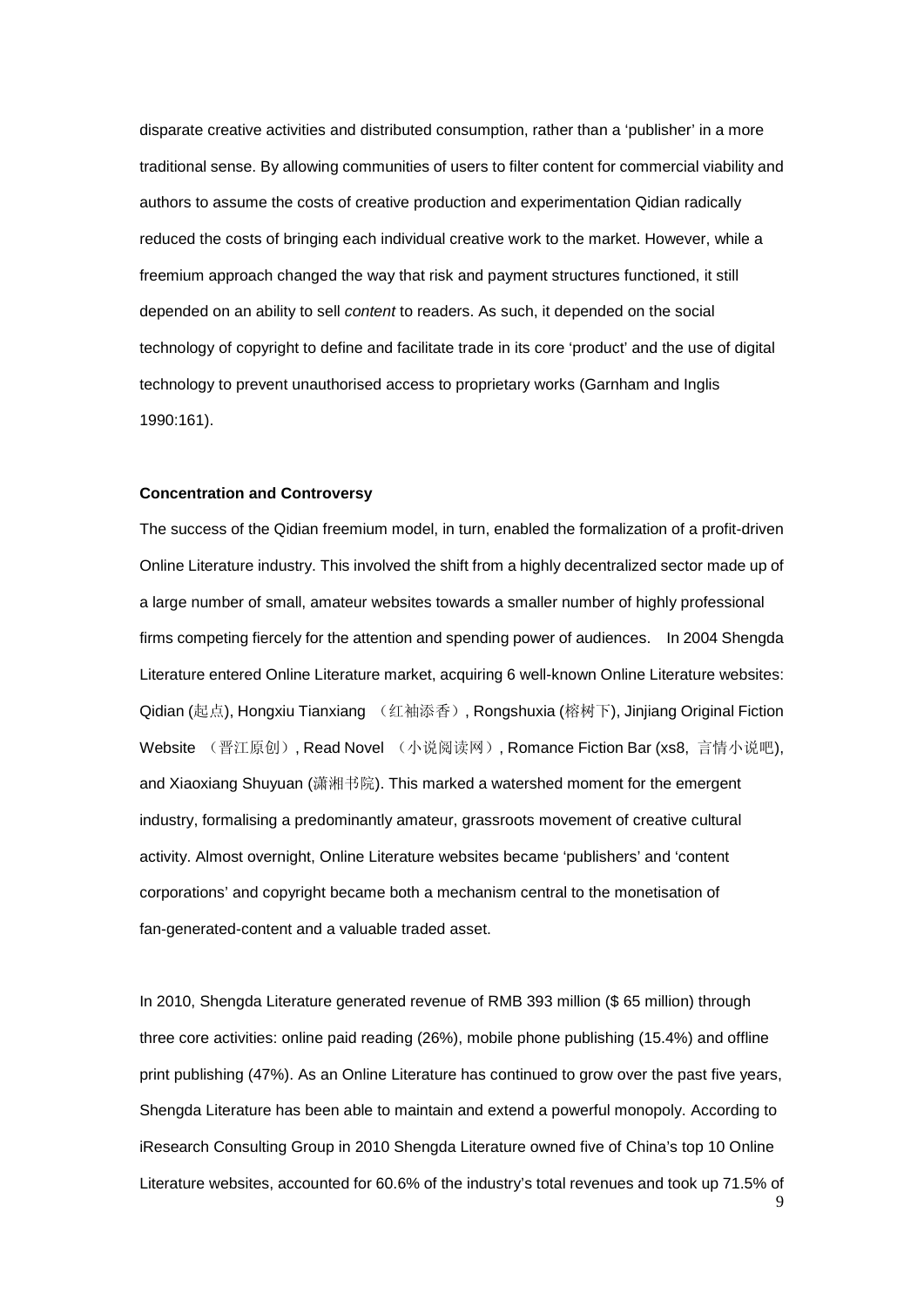total user time. Shengda's websites attracted a total of 1.3 million online authors who contributed more than 5.2 million creative works and attracted more than 1.1 million active paid readers.<sup>[v](#page-19-3)</sup> In order to have their works converted into VIP fiction, authors are required to assign all intellectual property rights, including subsidiary rights, to Shengda Literature. As a result, Shengda has also acquired a vast quantity of copyright defined assets.

#### **The challenge of a networked system…**

The freemium business model pioneered by Qidian and taken up by Shengda goes some way to making it possible to turn user generated creative works into a commercially viable content industry. However, the networked digital technologies that make it possible for entire populations to engage in coordinated creative markets also make freemium business models vulnerable. Unless copyright can be enforced there is little difference between 'freemium' content and 'free' content. The success of freemium business models and micropayment price structures therefore depends heavily on the capacity of copyright owners to control the terms on which Online Literature is being accessed.

Widespread unauthorised distribution of VIP content is proving to be a major headache for digital publishing intermediaries operating in China. Difficulties associated with preventing the unauthorised distribution of VIP content mean that it is often easier for publishers to use digital networks as a mechanism for sourcing popular content that can be profitably developed via traditional print publication routes. In 2010 and 2011 online paid reading only accounted for 26% of Shengda Literature's turnover. Income derived from the print publication of the same content was almost double this. $v_i$  The relative ease with which popular content can be profitably developed via highly controlled print publication channels and the rapid growth of a mobile music market in China (Montgomery, 2008; 2010) both highlight the commercial advantages of distribution monopolies for content industries. It is tempting to conclude that the way forward for the Online Literature industry might simply be to insist on the more effective enforcement of copyright or the introduction of more effective technological protection measures against unauthorised copying.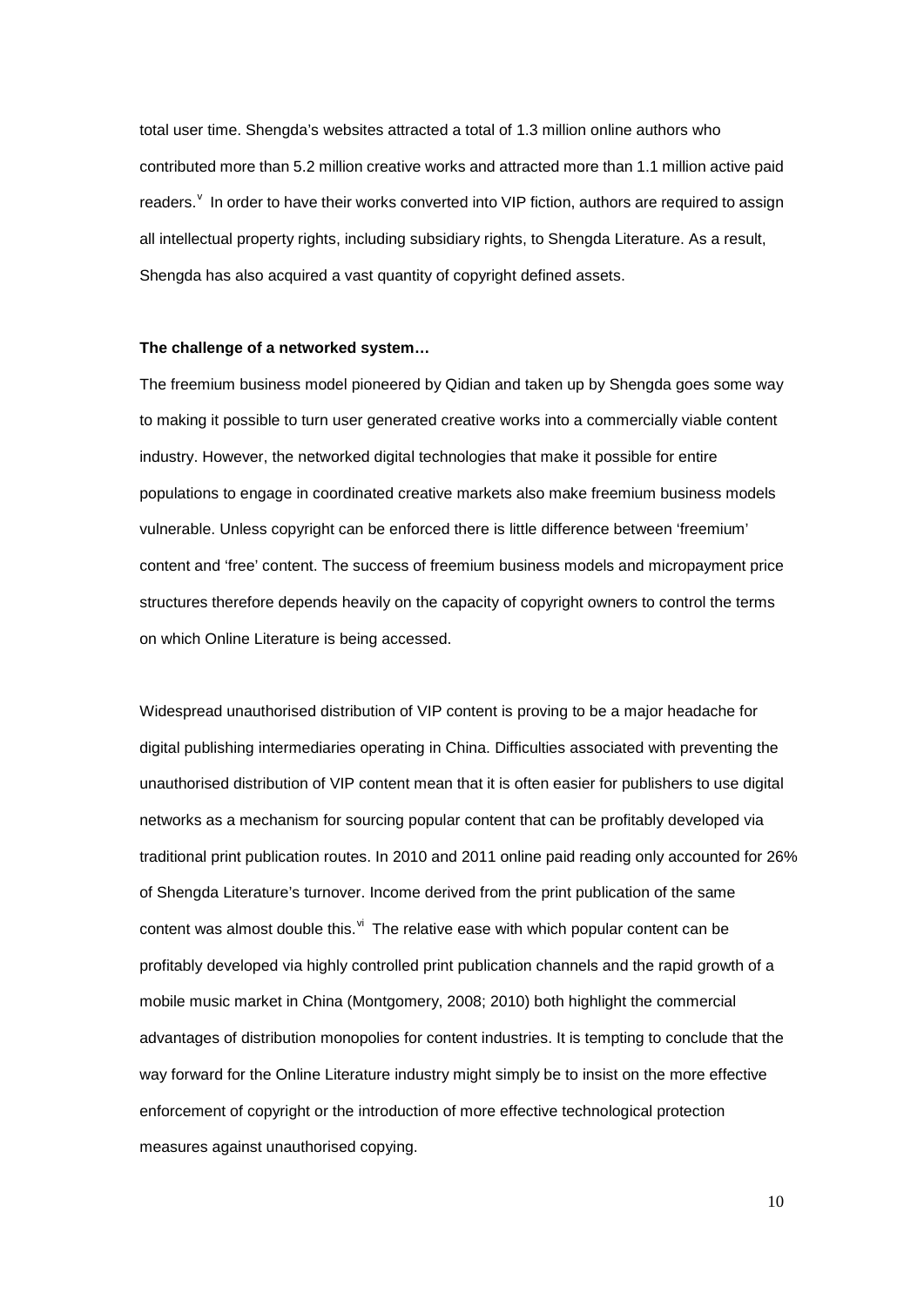However, the vast majority of Online Literature creation and consumption continues to take place outside controlled copyright spaces. Furthermore, significant numbers of Online Literature websites are generating impressive profits, in spite (or pehaps because) of the fact that they are not demanding payment from readers and allow content to be freely re-distributed. Shengda Literature's six copyright conscious freemium websites are being forced to compete with about half a million Online Literature sites through which content can be accessed without payment. Many of these are 'pirate' websites, which provide access to Shengda's VIP content illegally and generate revenue through advertising.

Freemium Online Literature sites must also contend with users who are now active peer-to-peer distributors of all kinds of content. In 2009 China's biggest search engine provider, Baidu, launched 'Baidu Library'. In 2010 Baidu Library attracted over 20 million clicks per day and more than 10 million registered users. Although Online Literature only accounts for about 20% of the documents shared using Baidu Library, it has been claimed that 95% of Online Literature content published by Shengda Literature is being shared by users illegally using this platform (Li and Liu 2011). Online Literature is also shared by users across a wide variety of social media platforms, such as bulletin boards, blogs, micro-blogs such as *Weibo* (微博) and instant messaging services such as QQ. Dedicated online eBook communities also exist, sponsored (perhaps surprisingly) by hardware manufacturers eager to engage with digital communities in order to stimulate demand for their products.

Business models based on the unauthorised distribution of copyrighted content are risky and it seems likely that the number of sites openly profiting from the distribution of pirated content will decline in the future. Mechanisms for IP enforcement do exist in China and it is becoming easier for copyright owners to seek redress against infringing parties through the courts. In 2011 Shengda Literature's adoption of proactive strategies against 'pirate' sites like Fiction 520 (小说 520) resulted in the imprisonment of several web managers and it seems unlikely that business models that openly flout the law will be able to attract large scale investment in the longer term. Nonetheless, whether attempting to prevent the unauthorised circulation of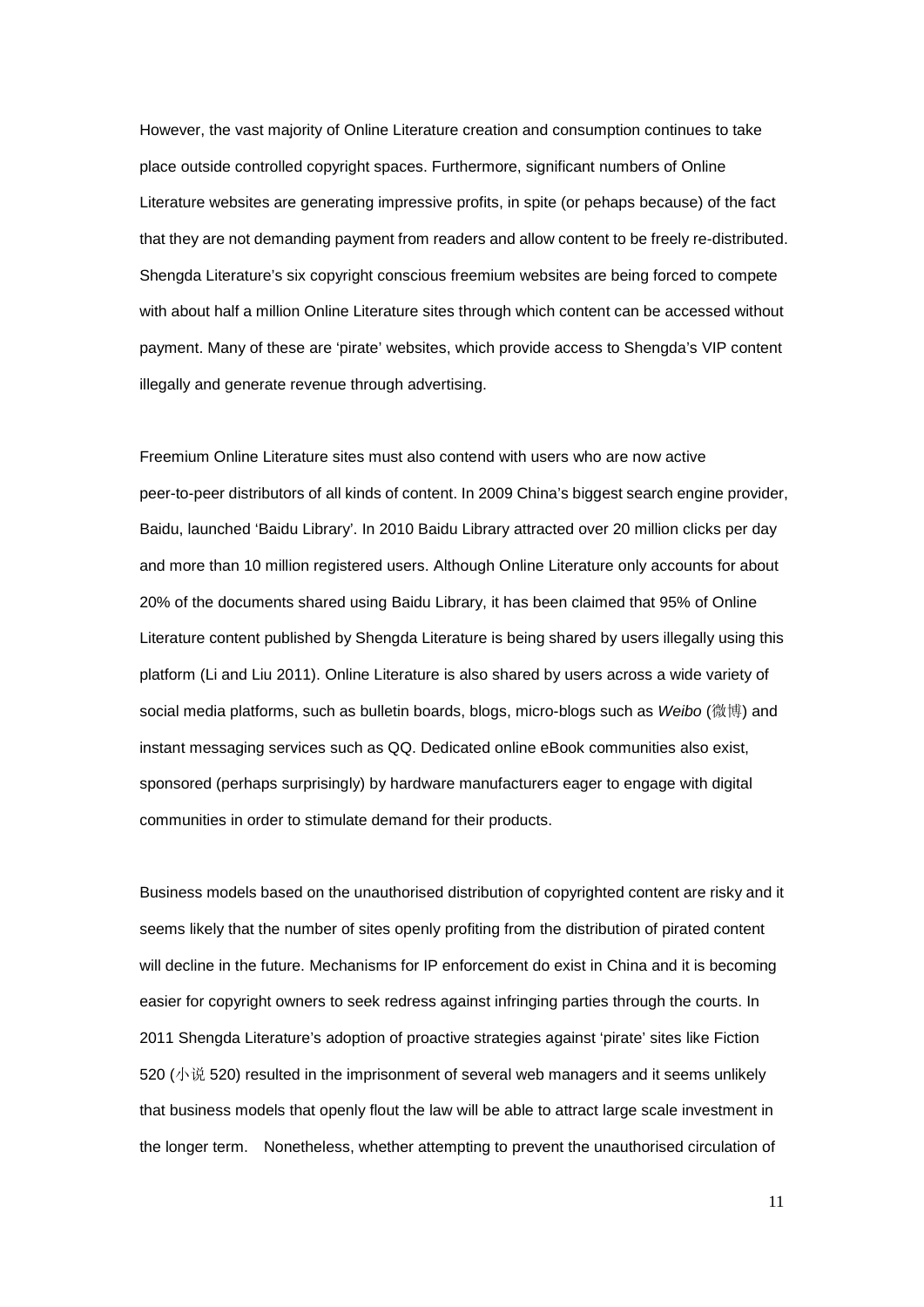content represents the most profitable commercial strategy for Online Literature firms in the longer term remains an open question.

### **Are Readers the 'Consumers' or the 'Product'?**

In 2010 China's online advertising market generated revenue of 32.7 billion Yuan (US\$5.18 billion) (Research In China 2011). In addition to a wide range of Internet businesses, this market is also driven by a "grey value chain" based on the distribution of 'pirated' content. This occurs regardless of the intellectual property status of the content being made available by the firms involved. Search engines like Baidu plays a key role in such a value chain by providing preferential rankings for pirated websites, which in turn take a portion of advertising revenue that those sites are able to generate. According to Shengda Literature, over 90% of the search term results provided when Online Literature was searched for using Baidu provided links to unauthorised or pirated content. This not only raises questions about the extent to which Baidu is profiting from pirate distribution, it also makes it extremely difficult for Freemium operators to maintain "distribution dominance" by directing internet traffic through legitimate distribution channels (Doyle 2002).

A key difference between freemium approaches and the business model being applied by Online Literature sites that are simply ignoring copyright is the way in which the core product of Online Literature is defined. Whereas Shengda Literature understands content as the core product of an emergent Online Literature industry, pirate distributors tend to be approaching audiences as the product in which they trade and content as a tool through which they can be attracted an engaged. In 2010, Chinese readers bought an average of 4.82 books each, spending RMB 44.78 (about US\$7) annually (Wen 2011); Perhaps more surprisingly, given the rapid expansion of the Online Literature industry, only 9.4% of readers have ever paid for content read online (Wang 2011).

12 The realities of operating in a networked environment, in which 'consumers' are also 'creators' and 'distributors' are radically challenging the twentieth century copyright industry mantra that 'content is king'. The dynamics of social origination, adoption and retention processes (Potts et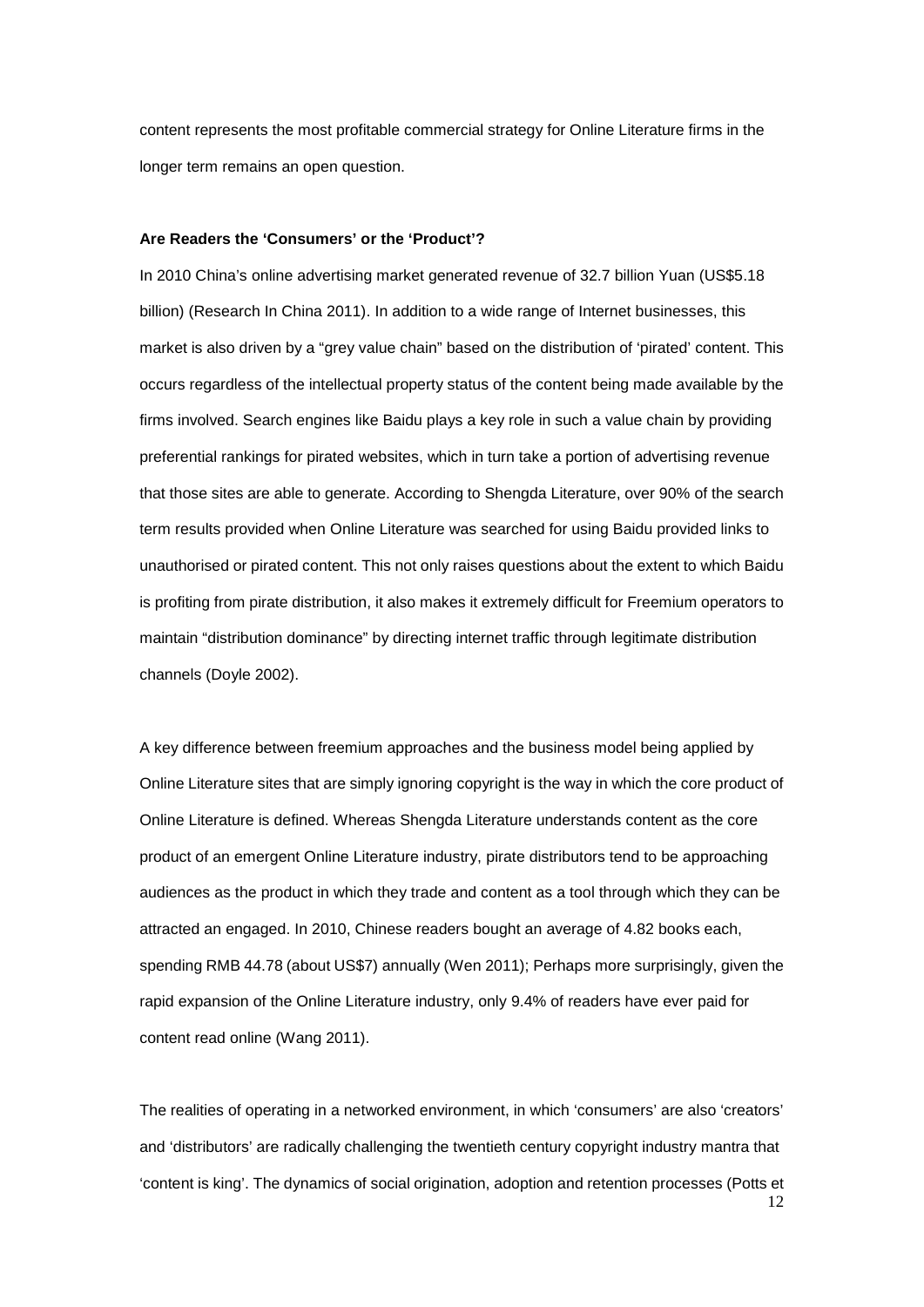al 2008) have been critically examined in relation to the fashion system and online games (Hartley and Montgomery 2009, Montgomery 2010 Banks and Humphreys 2008).However, these dynamics are yet to be explored in relation to the publishing industry. Chinese Online Literature suggests that consumers play a fundamental role in contributing to the value proposition presented by firms involved in online literature markets. Engaging with active fan communities makes it possible for firms to establish the 'value' of content through social filtering mechanisms while at the same time building consumer bases for down-stream spin-offs. More importantly, the attention of users involved in these processes is a valuable "product" that can be profitably monetized in its own right.

## **Forced innovation**

There are signs that the commercial logic of engaging with the emergent market for Online Literature as part of the attention economy, rather than as part of a product economy, is being taken up by profit motivated digital publishing intermediaries in China. Although Shengda Literature continues to take an aggressive approach to attempting to limit the unauthorised distribution of its VIP content, it appears to be keeping a firm eye on potential opportunities in the online advertising market. The business plan laid out for its initial public offering in 2011 clearly identified free content plus advertising as a commercial model that the company intended to pursue in the future.<sup>[vii](#page-19-5)</sup>lt has also begun to experiment with open content approaches, removing copyright restrictions from some of its bestselling contentvill and abandoning the freemium model on one of its most popular Online Literature sites Hong Xiu Tian Xiang (红袖添香). These developments are taking place at a time when other commercially motivated, copyright compliant Online Literature firms such as Huanjian Shumeng (幻剑书盟) are adopting entirely free content models and advertising their 'user friendly' IP policies in an effort to attract authors and readers.

'Startled at Every Step' (Bu Bu Jing Xin, 步步惊心) is an excellent example of an accidental experiment in this area. Startled at Every Step was published by Shengda Literature in 2005 and became an almost instant bestseller. Its inevitable piracy dramatically widened its readership and helped to feed its popularity. As a result of this, TV adaptation rights were sold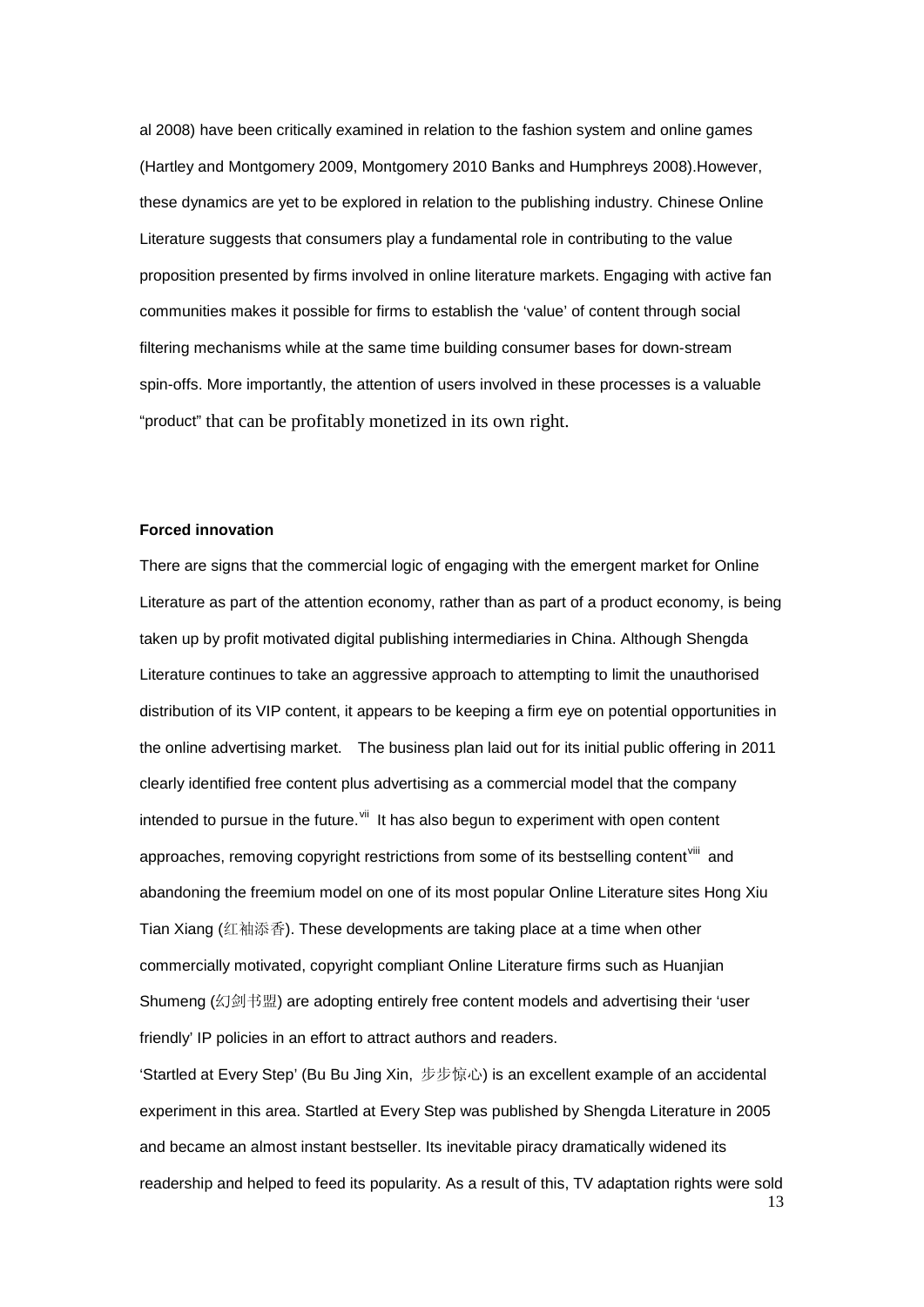for RMB 1 million (\$159 000) and became a 2011 TV ratings winner. The release of the TV drama in turn increased revenues from online paid reading, mobile phone reading, the Apple App store, and even print versions (DoNews 2011). 'Startled at Every Step' is not the only example of the multi platform commercialisation of fan created online fiction. Other titles that have been developed in a similar way include 'A Nutshell of a House' (Wo Ju, 蜗居,) and 'Legend of Concubine Zhen Huan'(Hougong Zhenhuan Zhuan, 后宫:甄嬛传,) (Zhu 2012).

Copyright, downstream licensing and access to controlled distribution channels continue to play a powerful role in a complex, multi-platform emergent media ecology. In the face of rampant digital piracy and unauthorized networked distribution, mainstream voices in China's creative industries continue to demand better protection for intellectual property rights (Li and Keane 2011).However, it is clear that attitudes to the role of copyright in Online Literature business models are evolving quickly in response to the opportunities and challenges presented by networked technologies and a rapid growth. As Litman (2006: 173) points out, weak copyright allows larger numbers of new players to enter content markets. These new players are willing to take risks and are exploring different ways of charging for value, fuelling processes of innovation and change in this rapidly growing area of the creative economy. The existence of digital intermediaries willing to make content available to readers for free is not only resulting in intense price competition in this space. It is also providing a powerful source of evolutionary competition (Schumpeter 1994) in the continuing negotiation of complex relationships between legal institutions, creative consumers and commercial intermediaries.

### **Conclusion**

Global content industry businesses are being confronted with the opportunities, and challenges, implicit in the open and interactive architecture of the internet. Businesses are jostling for advantage in the context of rapidly changing physical technologies, increasingly interactive cultural creation, and peer to peer distribution networks. Identifying strategies for operating successfully in a world in which consumers are also creators and distributors, and where it is not always clear whether audiences are a market or a product, is a challenge for profit oriented firms in all markets.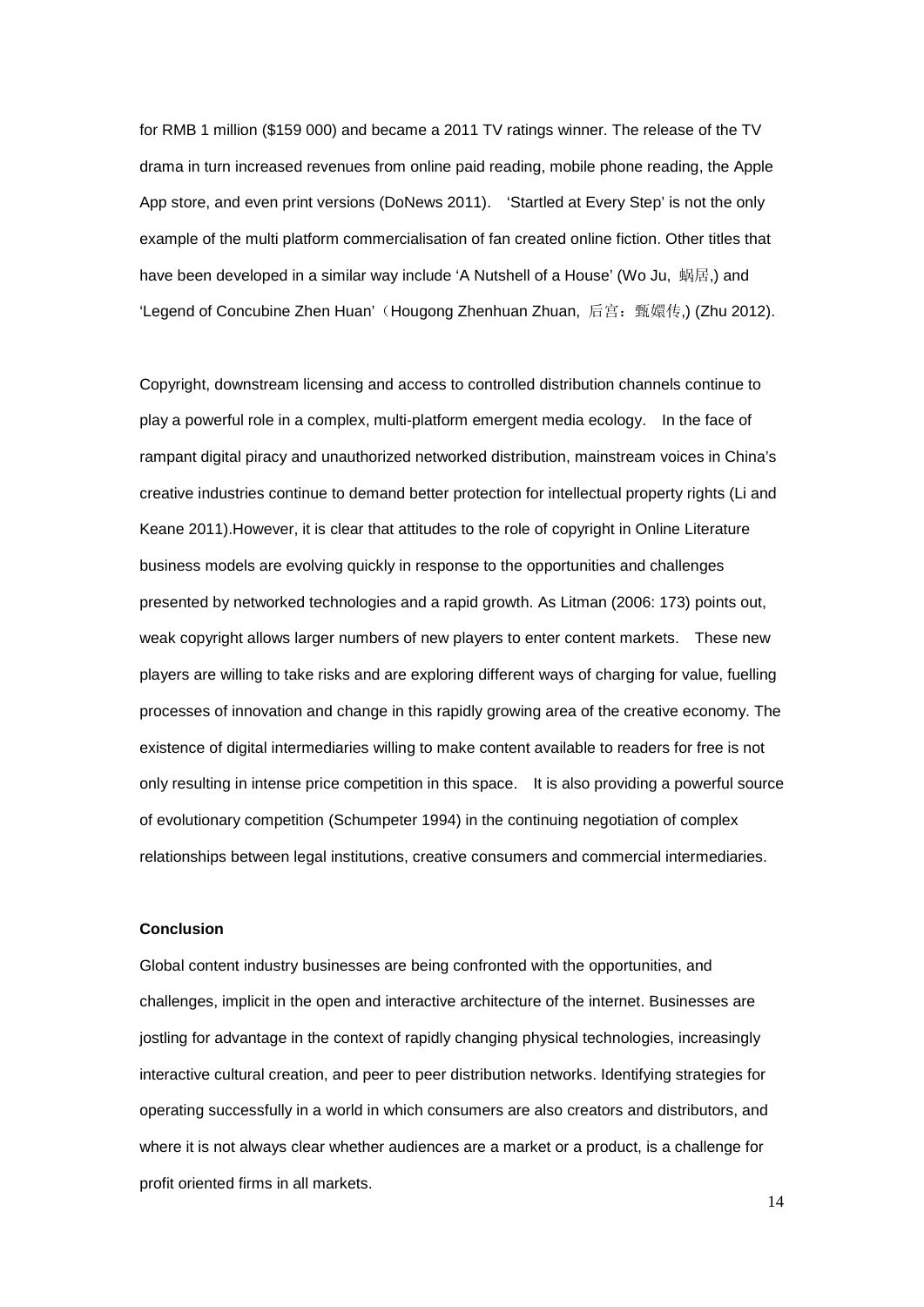The speed with which China's Online Literature market is evolving and the scale of the networked creative and commercial experimentation that is taking place within it are unprecedented. This makes it an ideal case study for researchers and policymakers interested in understanding what the social network markets and creative communities that are being enabled by digital technology might mean for institutions like copyright and for industries like publishing. China's Online Literature market highlights both the benefits and the challenges of digital technology for publishers. The networked technologies that are making it possible to crowd-source user created content and to amortise risky investments of time and creative labour across whole populations also make it very difficult for copyright owners to prevent the unauthorised distribution of content. As a result, it is proving much easier for firms to develop creative strategies for engaging with audiences and to sell the attention of those audiences on to other businesses than it is for firms to limit the ways in which content can be shared and used online.

A focus on the attention economy aspects of online literature in China demands a new approach to understanding the core 'product' of twenty-first century publishing industries. The internet is making it possible for vast numbers of creative content experiments to be carried out by populations of enthusiastic amateurs. However, the volume of content being generated within this system means that identifying which content will be valuable or interesting and which content will not is a core challenge for both commercial intermediaries and consumers. Advertising business models suited to markets that are a function of user engagement and where networked architecture makes it difficult for re-distribution and re-use to be controlled. However, the capacity of freemium models to help consumers and firms to share risks and to coordinate socially mediated processes of value creation, experimentation and product selection across large populations is also worth considering.

Freemium models allow readers to try content out for free before they are required to make a purchase. This works well in the context of Online Literature, where the vast majority of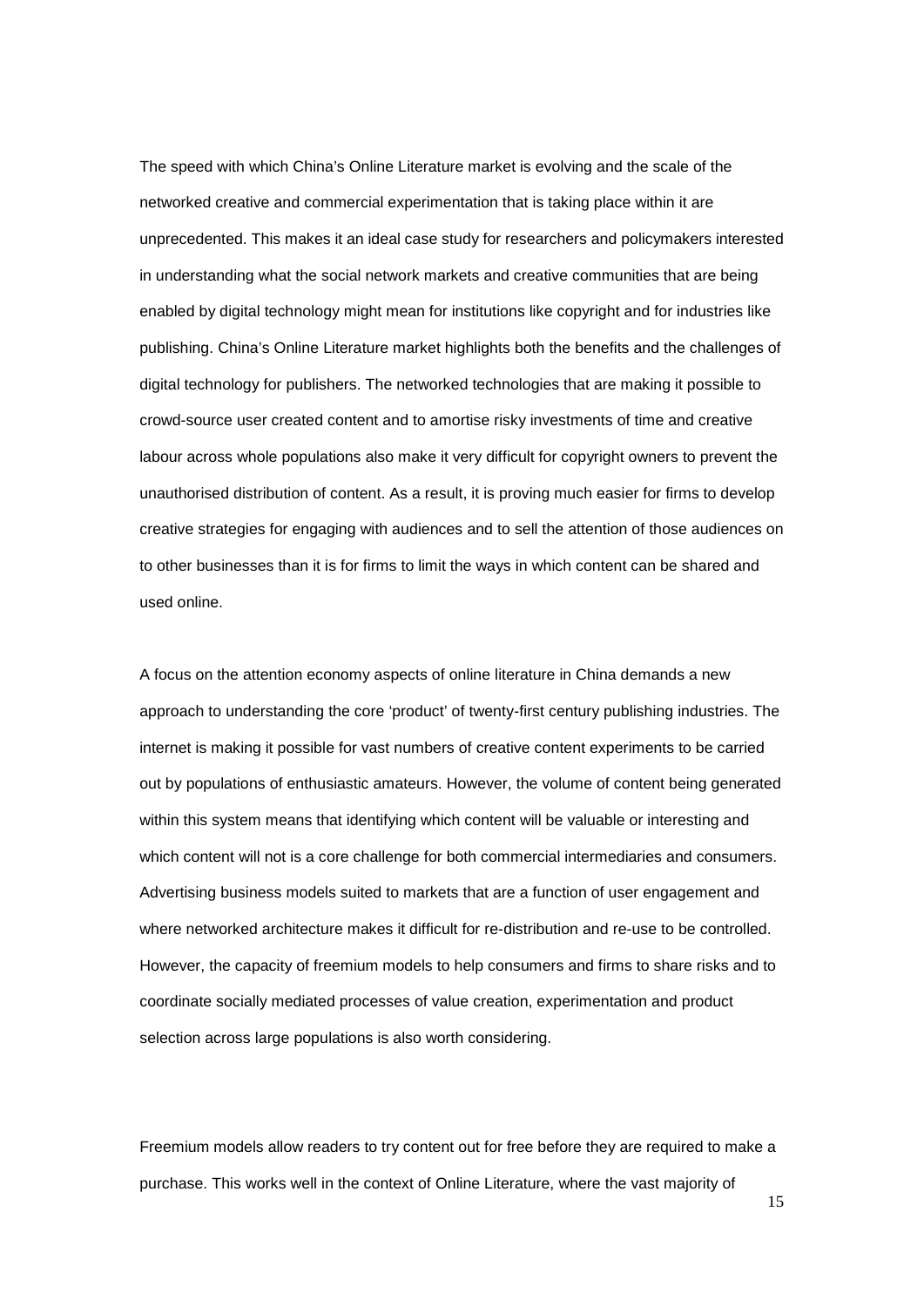content is produced by unknown amateurs and quality is hard to judge in advance. However, the importance of allowing users to sample content before they make purchasing decisions and the value of social filtering mechanisms might also be understood in much broader terms across the wider creative industries. One possible conclusion that could be drawn from China's emergent Online Literature market, then, might be that the creative, networked power of digital technologies may be most effectively realised if the social web is allowed to function as the 'free' component of a much larger, vertically integrated media system. Attempting to strictly enforce copyright online may, in fact, be a short-sighted strategy for firms hoping to identify profitable content related business models fit for a digital world. Using the social web to engage audiences, generate content, establish popularity and build reputation and then converting those assets into profit through less networked channels, as occurred in the case of *Startled at Every Step,* may prove to be a much more profitable approach in the longer term.

## **References**

Banks, J. and S. Humphreys (2008). "The Labour of User Co-Creators." Convergence: The International Journal of Research into New Media Technologies 14(4): 401-418.

Benkler, Y. (2006), *The Wealth of Networks: How Social Production Transforms Markets and Freedom*, Yale University Press, New Haven and London.

Deazely, R. (2008), *Rethinking Copyright: History, Theory, Language,* Edward Elgar, Cheltenham.

Deazley, R. (2004), *On the Origin of the Right to Copy: Charting the Movement of Copyright Law in Eighteenth Century Britain (1695-1775),* Hart Publishing, Oxford.

DoNews (2011), *The copyright work "Bu Bu Jing Xin" by Shengda Literature becomes super bestseller (*盛大文学版权作品《步步惊心》创造五个第一*)*, from http://www.donews.com/net/201109/621083.shtm (accessed on January 6th, 2012).

Doyle, G. (2002), *Understanding media economics*. Thousand Oaks, Calif., Sage, London.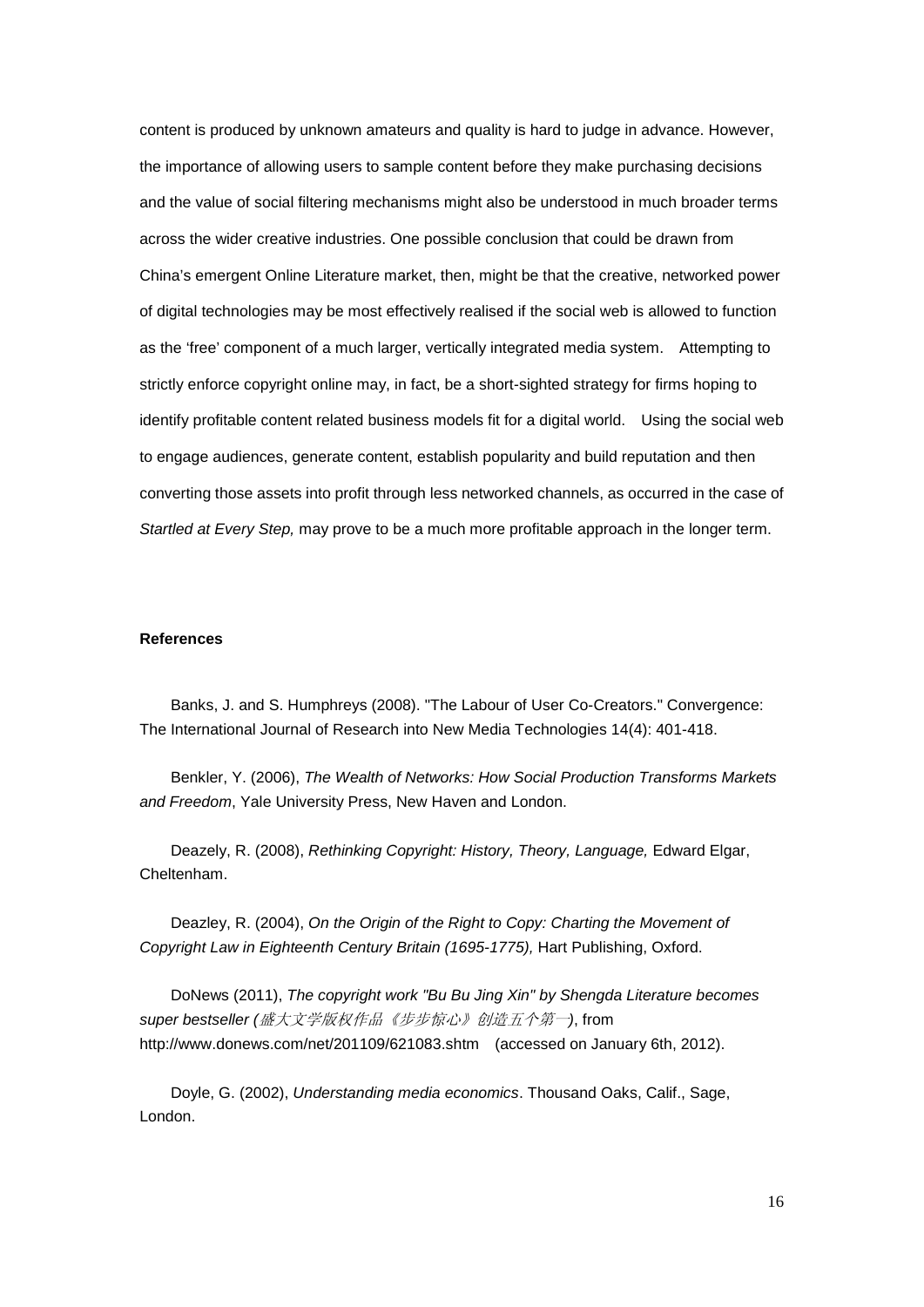Garnham, N. and F. Inglis (1990), *Capitalism and communication : global culture and the economics of information,* Newbury Park, Sage Publications, London.

Hartley, J. and Montgomery, L. 2009. "Fashion as consumer entrepreneurship: Emergent risk culture, social network markets, and the launch of Vogue in China". *Chinese Journal of Communication*, 2, 61-76.

Keane, M. (2007), *Created in China : the great new leap forward,* Routledge, London ; New York.

Lei, J. (2011), *The Black Value Chain of Pirated Websites for Online Literature (盛大文学* 曝光黑色产业链:小说 *520* 月入 *300* 万*),* from http://tech.qq.com/a/20110407/000169.htm (accessed on 27 January 2012).

Li, M. and L. Liu (2011), "Baidu beaten in landmark copyright case", *Global Times (*环球时 报*)*, Beijing, from http://business.globaltimes.cn/industries/2011-05/654167.html (accessed on 27 January 2012).

Lanier, J. (2006). "Beware of the online collective." from www.edge.org/3rd\_culture/lanier06/lanier06.2\_index.html (accessed on 14 March 2012).

Lanier, J. (2011). You are not a gadget : a manifesto. New York, Alfred A. Knopf. Wuwei, L. and M. Keane (2011). How Creativity is Changing China. London, Bloomsbury Publishing.

Litman, J. (2006), *Digital Copyright (2d ed)*, Prometheus, New York.

Martinsen, J. (2006), *Chinese Writers Association: What Good Is It?,* from http://www.danwei.org/state\_media/china\_writers\_association\_what.php (accessed on 7 March 2012).

McGowan, I. (2009), "Book Publishing in China" in *The publishing industry in China,* R. E. Baensch (ed.) . London, New Brunswick, N.J. .

Ouyang, Y. (2003). *Understanding Online Liteature (*网络文学论纲*),* People's Literature Publishing House (人民文学出版社), Beijing.

Potts, J., Cunningham, S., et al. (2008), "Social network markets: a new definition of the creative industries", *Journal of Cultural Economics*, 32, 167-185.

Research In China (2011), *China Internet Advertising Industry Report, 2010-2011*. from http://www.reportsnreports.com/reports/69629-china-internet-advertising-industry-report-2010 -2011.html (accessed on 13 December 2012).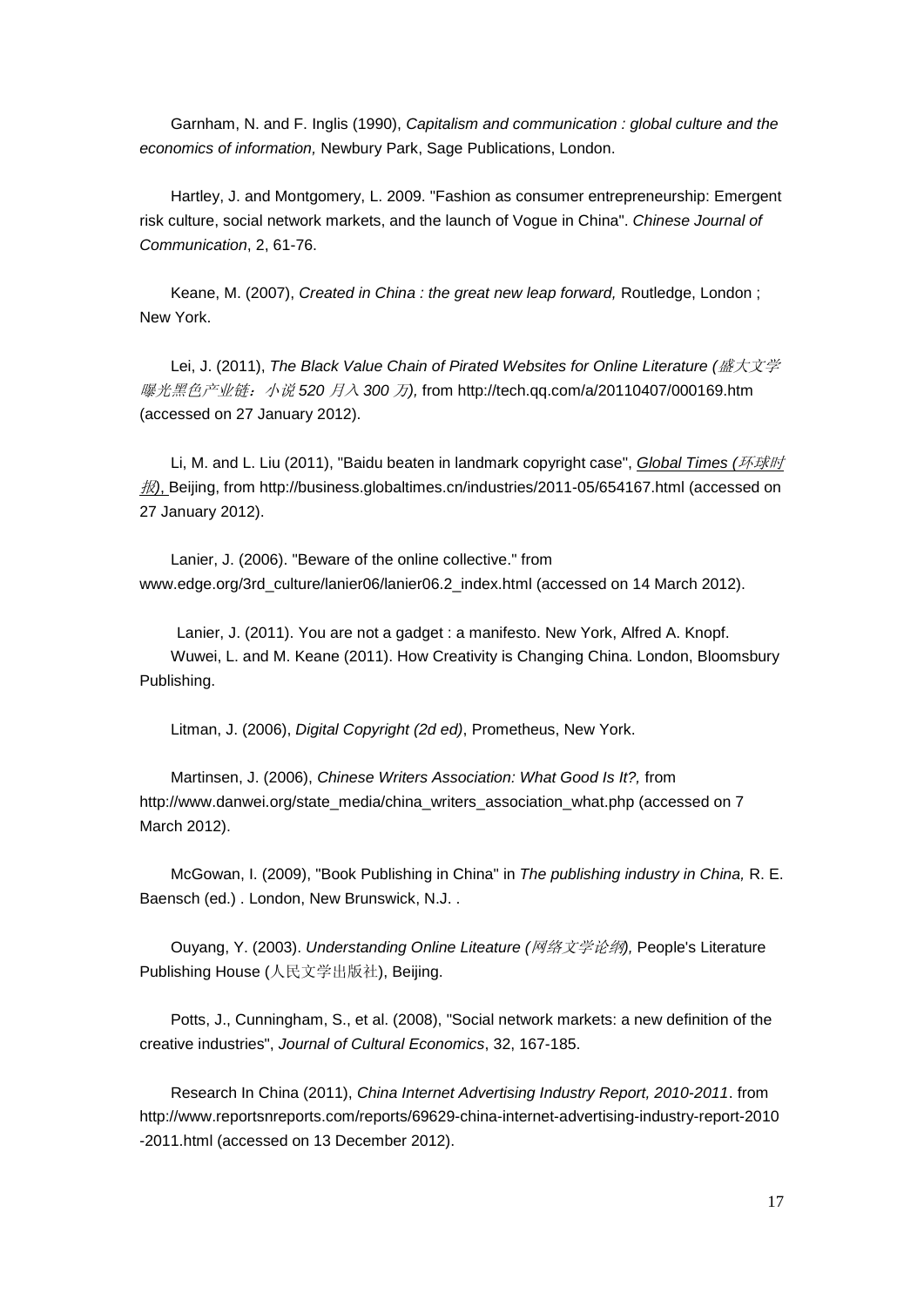Schumpeter, J. A. (1994), *Capitalism, Socialism and Democracy,* Routledge, London.

Shirky, C. (2008), *Here comes everybody : the power of organizing without organizations,* Penguin Press, New York.

Shirky, C. (2010), *Cognitive surplus : creativity and generosity in a connected age,* Penguin Press: New York.

Shu, J. (2010), "2010: the transformation of Online Literature towards major melody (2010: 网络文学的主旋律化)", *China Reading Daily (*中华读书报*), from http://epaper.gmw.cn/zhdsb/html/2010-12/22/nw.D110000zhdsb\_20101222\_1-17.htm*  (accessed on 1 March 2012).

Sun, R. (2009). "Two Years in Power as the Chairman of China's Writers' Association (中 国作协主席铁凝这两年)", *China Newsweek (*中国新闻周刊), from http://www.china.com.cn/book/txt/2009-08/31/content\_18433240.htm (accessed on 6 March 2012).

The Editorial Department (2007). "The future starts: the top business innovations from 2006 to 2007 (2006-2007 年度商业模式未来之星)", *Review (*商界评论*)* (10).

Wang, J. (2011). Readers are Unwilling to Pay and Onilne Literature Encounters Bottleneck (网络文学遇难题 用户付费意愿低). *Shenzhen Special Zone Daily (*深圳特区报*), from* http://news.china.com.cn/rollnews/2011-05/18/content\_7878574.htm (accessed on 12 Decemboer 2011).

Wen, D. (2011). The Statistical Review of China's Publishing Industry in the Last 5 Years (中国出版业五年数据大盘点), *China Book Business Report*, Beijing, from http://news.163.com/11/0921/17/7EG8UJI800014JB5.html (accessed on 5 March 2012).

Zhu, J. (2008). The interview of the CEO of Qidian (全球最大华语原创文学网站起点中文 网总裁吴文辉), *Chinese Netizen News (*中国网友周报), from http://www.cnii.com.cn/20080623/ca499357.htm (accessed on 5 March 2012).

Zhu, Y. (2012) Understanding the Value Chain of Chinese Online Literature (揭秘网络文 学的商业价值链), *China Business Journal* (中国经营报), from <http://biz.cb.com.cn/12716612/20120309/348146.html> (accessed on 9 April 2012)

<span id="page-18-0"></span>Notes

-

<sup>&</sup>lt;sup>i</sup> David Ze, quoted in McGowan, I. 'Book Publishing in China' in Robert Baensch (Ed.), *The Publishing Industry in China,* 2009, Transaction: New Brunswick, p.54.

<sup>&</sup>lt;sup>ii</sup> It was established by Chinese students who study abroad, originally named as "News Digest".